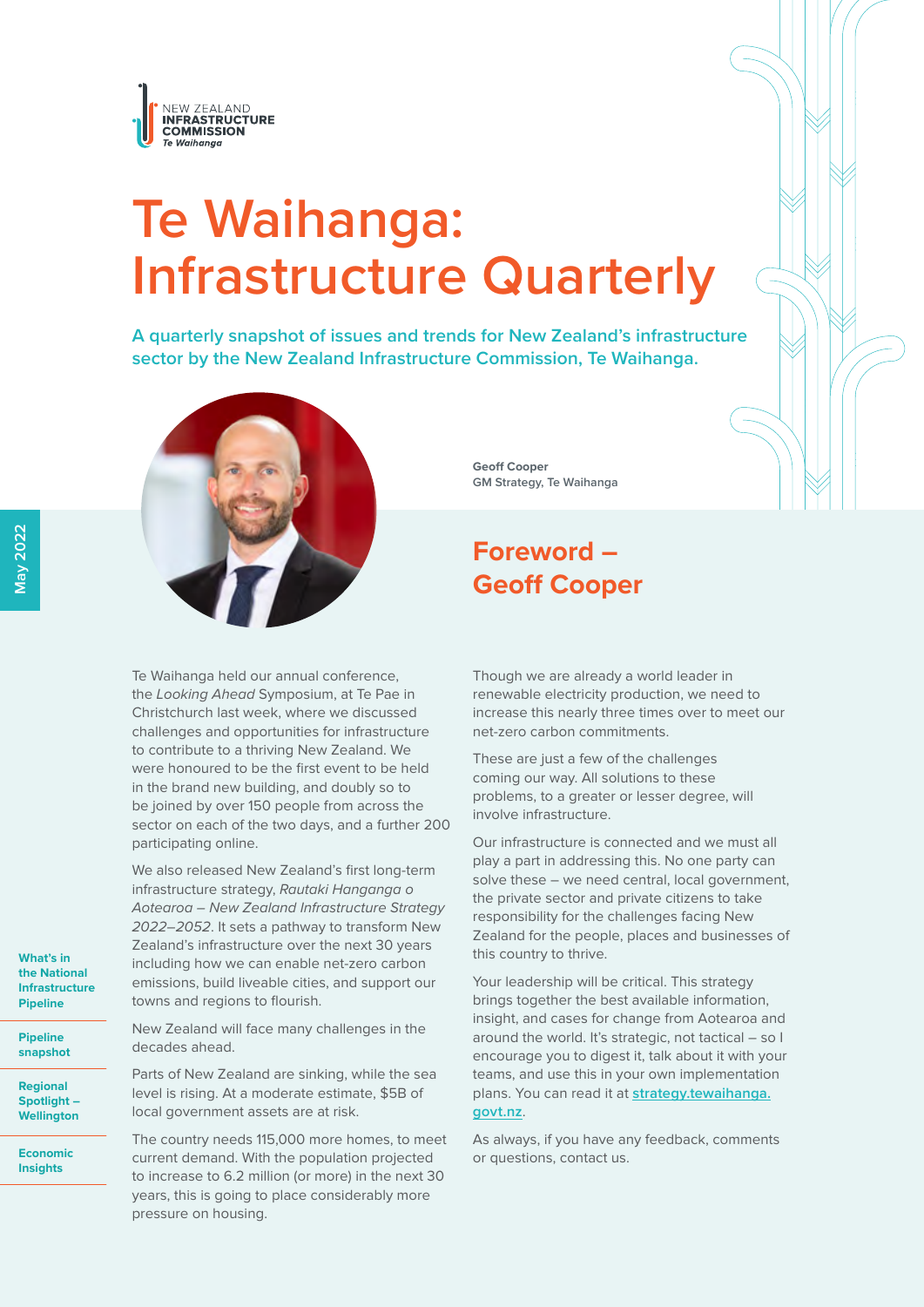# <span id="page-1-0"></span>**What's in the National Infrastructure Pipeline**

The National Infrastructure Pipeline (Pipeline) provides a forward view of planned infrastructure projects in New Zealand.

The project information is provided directly from government agencies, councils, and private sector entities that are involved in providing infrastructure services to New Zealanders, to support the way we live, work, and play. At the end of the March 2022 quarter, the Pipeline included more than 2,700 projects, worth about \$69 billion.

The Pipeline focuses on projects that have a higher level of certainty, encouraging industry to make informed decisions about planned activity in their sector and region, coordinate timeframes and to scale capability and capacity for delivery.

The Pipeline continues to grow and evolve into a comprehensive summary of planned activity in New Zealand across all infrastructure sectors.

## **Pipeline snapshot**

Key changes in the March quarter update from December 2021 include:

- A total of 33 organisations have updated project information
- 46 projects on the Pipeline were completed, totalling \$630 million
- Additional projects from the Ministry of Health have been added
- We've welcomed several new contributors & projects including
	- **›** Wellington City Council
	- **›** Let's Get Wellington Moving
	- **›** Powerco
	- **›** Spark

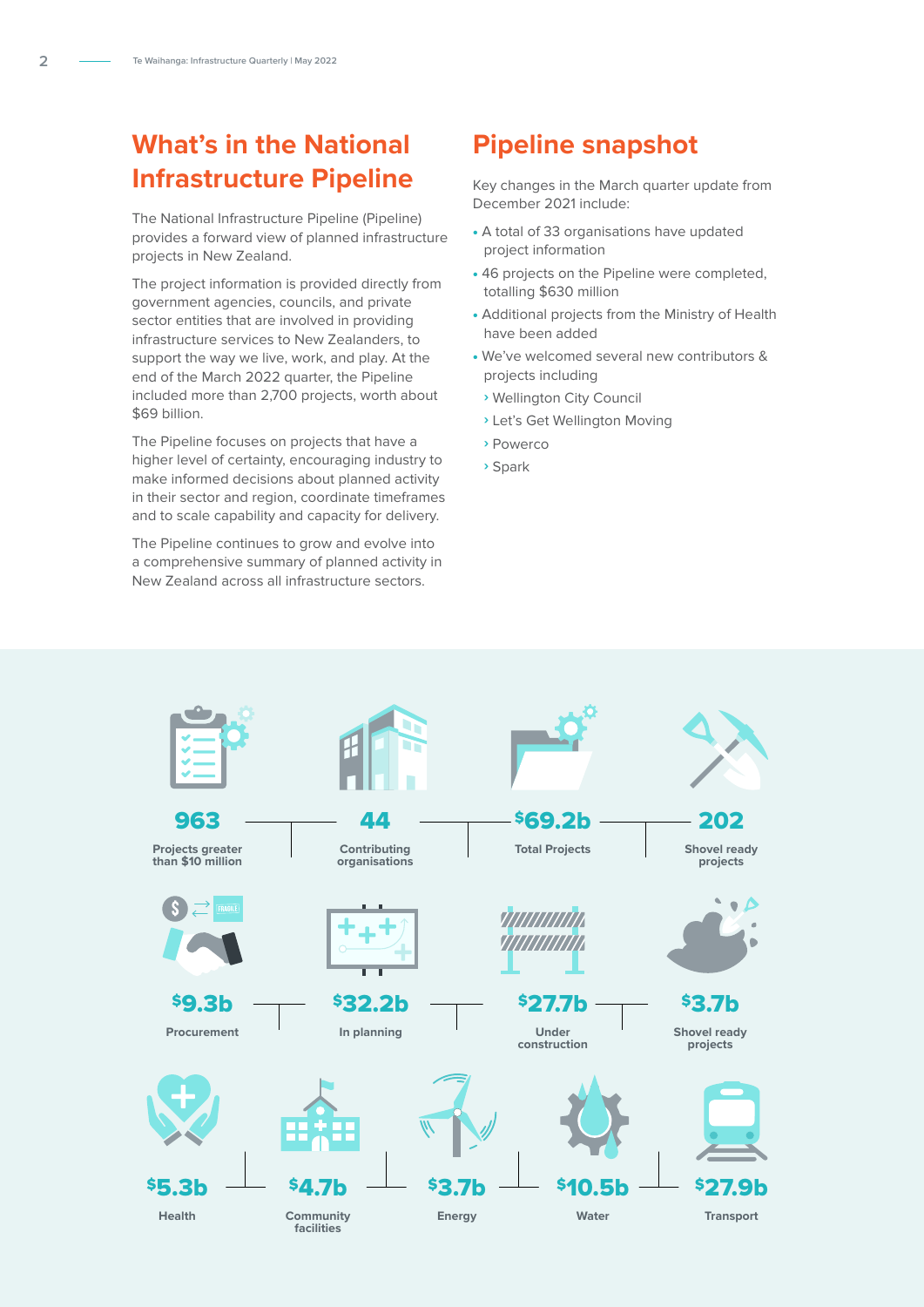#### **Forecast spend per sector**

The forecast annual spend by sector for the projects in the Pipeline has been modelled. This year, spend on infrastructure projects is forecast to be \$11.2 billion. Against this spending in 2023 has increased significantly, from \$9 billion projected in the last quarter, to \$10 billion. This increase is due to the addition of new projects to the Pipeline and some project completion dates shifting.

Transport projects continue to dominate total spending on pipeline projects, accounting for just over 30% of forecast spend in 2022 (see Figure 1). Annual spend on water projects is forecast to continue increasing, up approximately 70% from just over \$1 billion in 2022 to nearly \$1.8 billion by 2024.

#### Figure 1:

### **Transport dominates projected infrastructure spending**

**12 10 8 \$ billion 6 4 2 0 2022 2023 2024 2025 2026 2027Justice Business Energy Housing Waste Management Defence Community Facilities Water**  $\bullet$ **Communications O** Transport **Other - Not Specified Education Environmental Science and Research C** Health

**Forecast project spend by sector**

*Source: National Infrastructure Pipeline - Te Waihanga*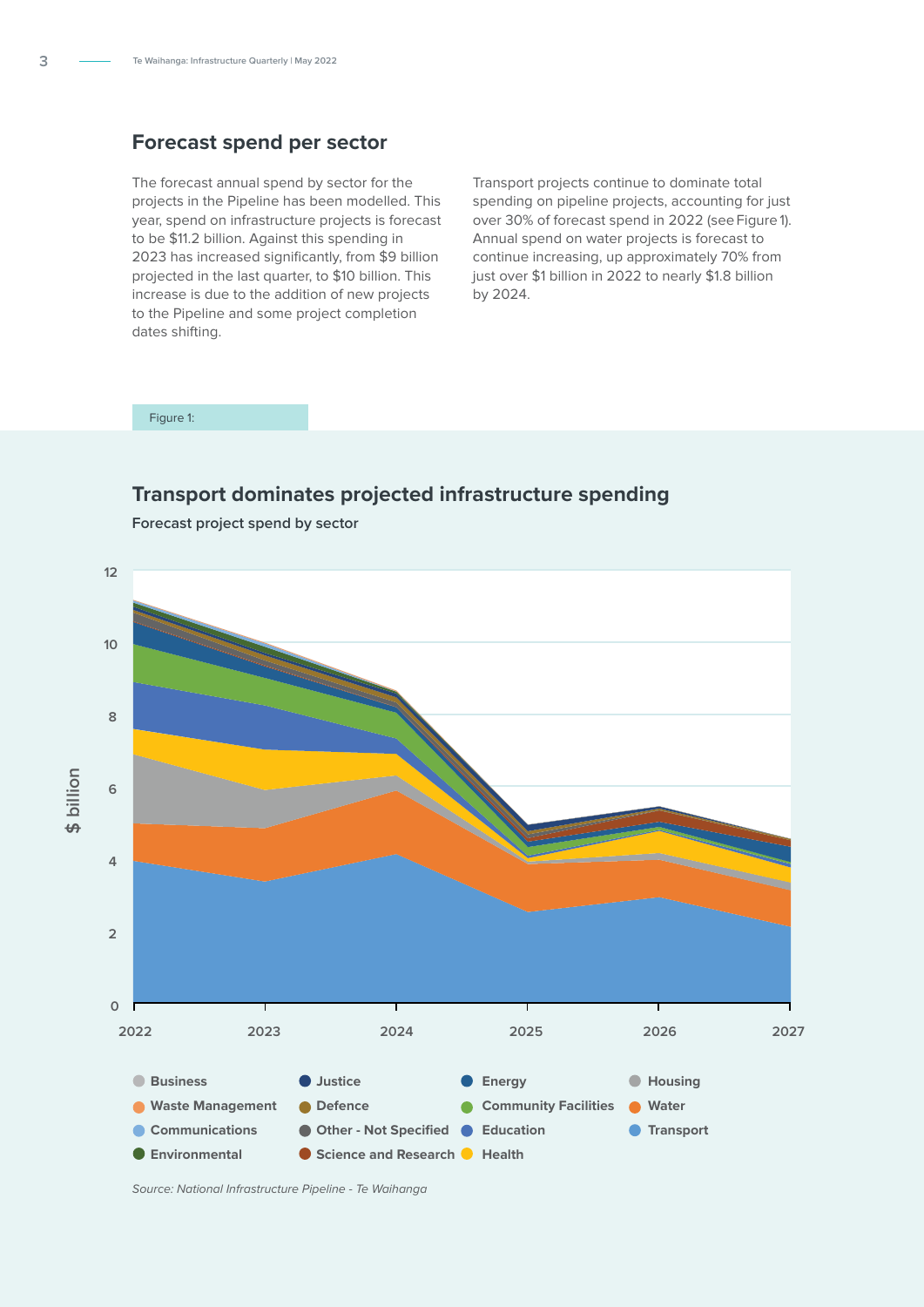<span id="page-3-0"></span>

## **Regional spotlight – Wellington**

**There is lots of project activity in the Wellington region. The infrastructure Pipeline currently includes projects from some, but not all, Wellington region councils, as well as central government and some private infrastructure providers. Table 1 summarises significant projects in the Pipeline. Noting, of course, we have recently seen the completion of Transmission Gully.** 

We asked Siobhan Procter, Chief Infrastructure Officer at Wellington City Council, about work in progress:

**WCC is currently managing several major renovation/upgrade projects – including the Te Whare Whakarauiki - Town Hall, and Te Matapihi - City Library.** 

**How are you balancing heritage, sustainability, usability, and safety considerations with these big projects?** 

Te Matapihi is part of the greater Te Ngakau - Civic Precinct programme. A coordinated approach to heritage is really important. We're working with Studio Pacific across the

Table 1:

| <b>PROJECT</b>                                                                    | <b>DELIVERY AGENCY</b>         | <b>VALUE</b>        | <b>PROJECT</b><br><b>START</b> |
|-----------------------------------------------------------------------------------|--------------------------------|---------------------|--------------------------------|
| <b>LGWM Transformational Programme</b>                                            | Waka Kotahi                    | $$1b +$             | Q1 2019                        |
| <b>SH1 Otaki to North Levin</b>                                                   | Waka Kotahi                    | $$500m - $1b$       | Q4 2029                        |
| <b>LGWM City Streets</b>                                                          | Waka Kotahi                    | $$250m -$<br>\$500m | Q1 2022                        |
| Wellington Metro Rail Network Programme -<br>Stage 5 - Automated Train protection | KiwiRail                       | $$250m -$<br>\$500m | Q3 2020                        |
| Melling Interchange Improvements                                                  | Waka Kotahi                    | $$250m -$<br>\$500m | Q1 20 20                       |
| Te Matapihi ki te Ao Nui (Central Library)                                        | <b>Wellington City Council</b> | $$100m -$<br>\$250m | Q3 2021                        |

## **Significant Pipeline projects elsewhere in the Wellington region**

*Source: National Infrastructure Pipeline - Te Waihanga*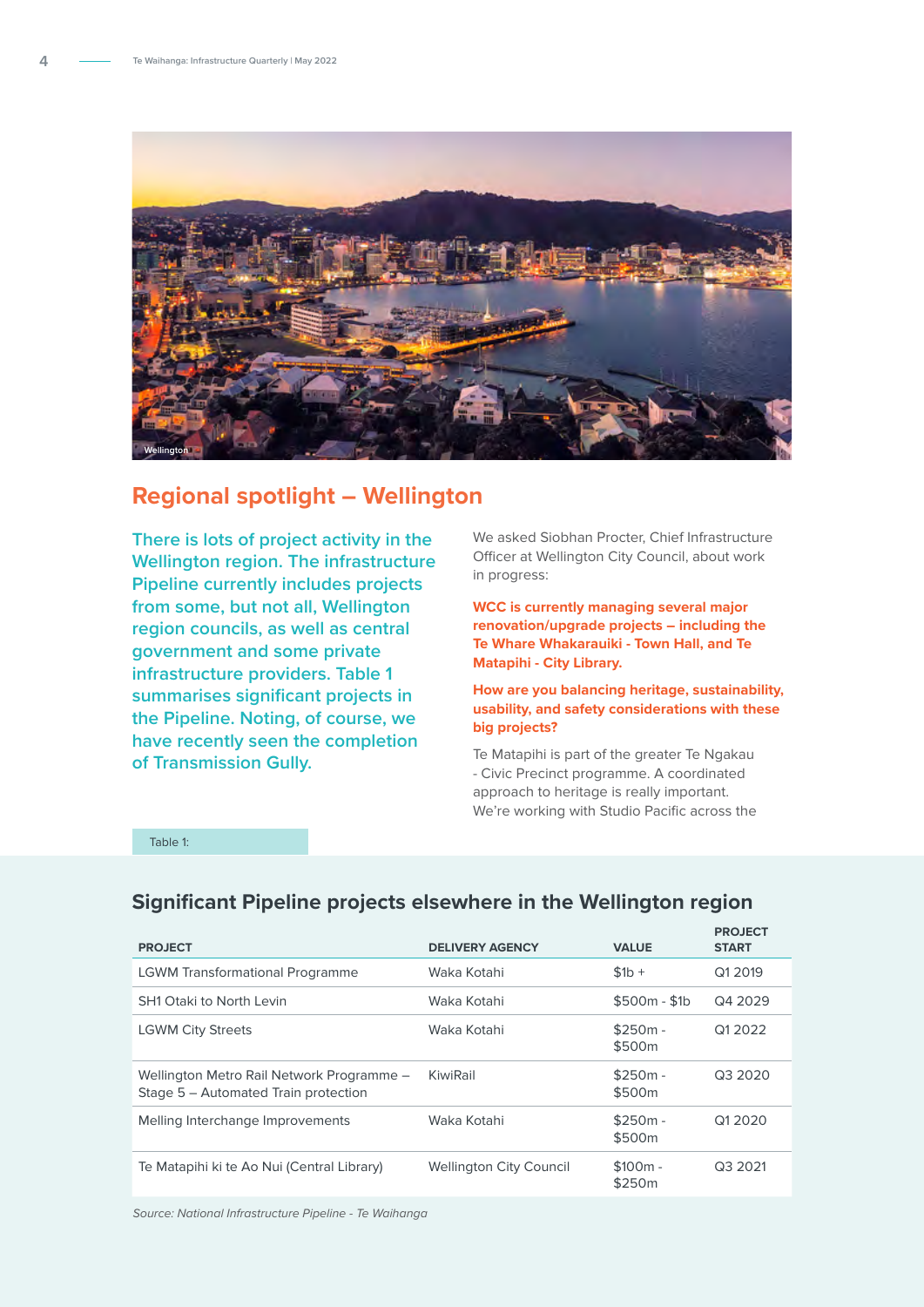programme and each project has a Conservation Plan working with Heritage New Zealand and the Wellington City Council heritage team.

We are targeting a series of initiatives to obtain a Green Star 5 rating for Te Matapihi. All our project contractors are working hard to minimise waste and, wherever possible, to reuse materials. These efforts are a feature of the conservation plan and are contractually included in the design specifications.

The Town Hall strengthening, and restoration is a complex construction project. We're making the building modern and resilient, while enhancing its heritage character.

Wellington City Council is working in partnership with Te Herenga Waka Victoria University of Wellington and the New Zealand Symphony Orchestra to establish the National Music Centre, based around the Town Hall. Additions to the building include rehearsal spaces, improved performance spaces and sound studios.

Heritage is embedded in the project through a combination of the conservation plan for the building and having the heritage architect on board at the outset of planning and through the project.

Across this project safety is absolutely paramount. At times, we are weakening the building to undertake strengthening, so making sure each work area is safe requires constant focus. At the same time, the building more generally needs to be appropriately supported throughout. We do this through extensive temporary propping and using a range of sensors.

#### **WCC is trialling some new approaches to community transport consultation, by setting up temporary cycleways, and encouraging road users to give experience-based feedback.**

#### **Can you talk us through this – and how is it going?**

We're definitely finding the temporary cycleways cost effective. Partly because we're able to develop and deliver the projects much more quickly. Secondly because we're minimising the civil works involved, mostly focussing on road markings and physical separators. These materials and installation methods reduce costs significantly.

After some preliminary work in summer, we are just beginning of our first route from Newtown to the City. Installation of a first cut of the whole route using adaptable materials will happen over

several months. Once it's in, we'll be working hard to gather feedback on how it's going, so we can refine and improve things like signs, street markings, parking, and the position of dividers between the bike lanes and traffic.

The installation won't be perfect or include much landscaping but will encourage a lot more people to go by bike, e-scooter or skateboard between Newtown and the central city. In the future, these changes will be made permanent as part of Let's Get Wellington Moving's plans for mass rapid transit.

#### **COVID-19, impacts from climate change, and global supply chain disruptions are making it much harder to plan, procure, and deliver on time and within budget; global is being felt at a local level to a degree it never has before.**

#### **How are you navigating this?**

COVID-19, the impacts of climate change and global supply chain disruptions are all matters that the Te Matapihi Project is working through.

Procurement planning forms part of the Early Contractor Involvement (LT McGuiness contract Deliverables) with a particular emphasis on long-lead and potential price escalations being monitored by the Quantity Surveyor and Project Manager.

The Project is working with the Main Contractor and independent experts (sourcing and construction consultants) to evolve the methodology and programme, identifying long-lead items, and to make sure the project has adequate time to procure. Examples of long-lead items we have procured early include chillers, base isolators, façade, structural steel, and fabrication.

The project maintains a regular update on critical materials and programme impacts to ensure visibility and achievability.

Climate change is factored into different elements of the design. A 600mm lift to the ground floor to is a response to potential flash flooding and longer-term coastal issues. Further design features of the roof, external envelope, and associated downpipes, as well as storm water systems are all being considered with climate change impacts in mind.

COVID-19 continues to have a material impact on site efficiency, supply chains, and project costs. It's key to have a solid relationship with our contractor. Our approach to this has included strong site controls and protocols, a constant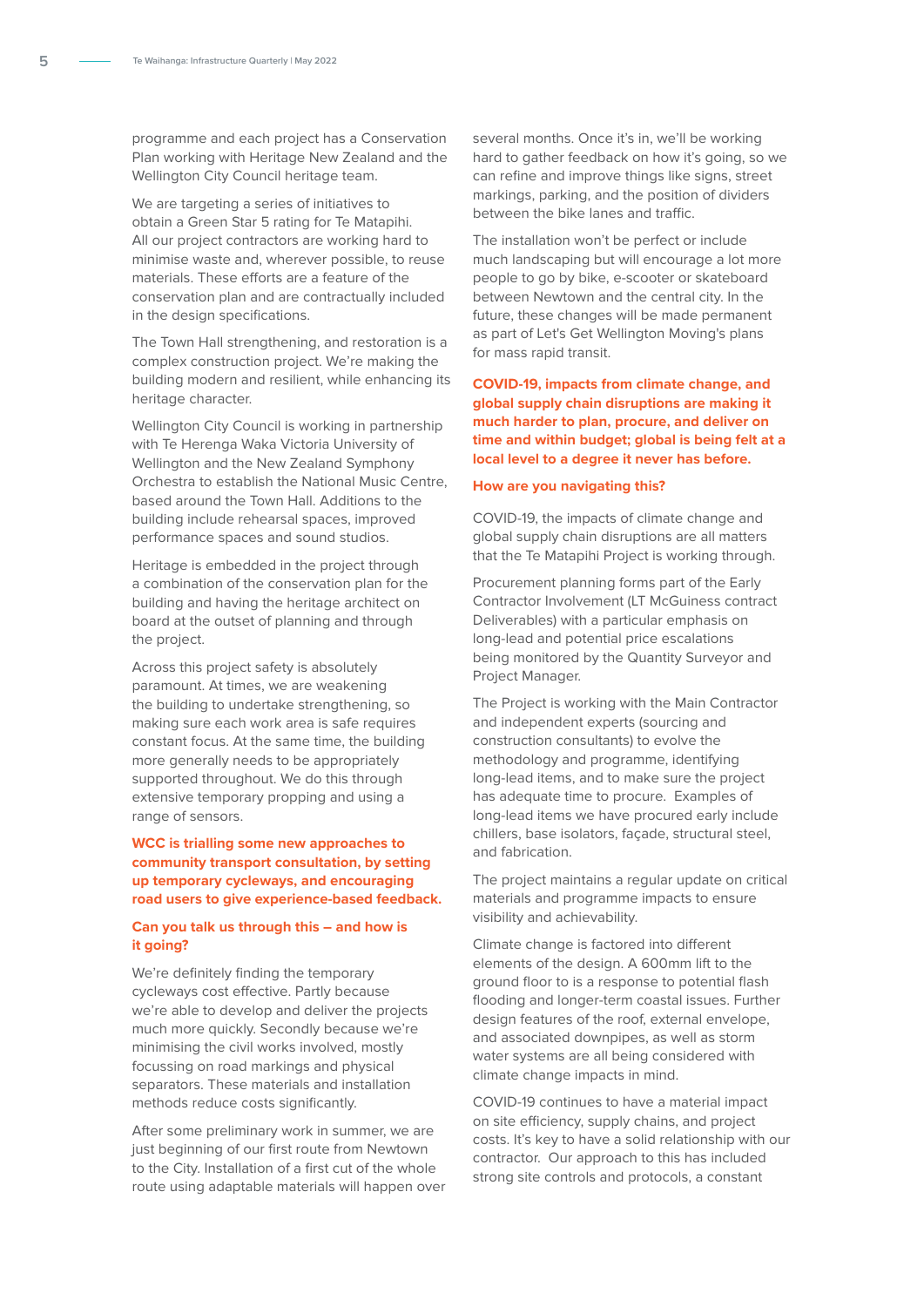focus on early procurement and lead times. Early procurement helps us manage both material availability and escalation – of course a challenge that comes along with an aggressive approach to early procurement is the pressure it places on storage. We expect the next phase of the supply and escalation issues will be contractor and subcontractor/supplier failure.

#### **What are some of the big strategic risks and issues you see emerging?**

The sheer volume of construction works coming our way in the form of Let's Get Wellington Moving, over 550 earthquake prone buildings, water renewals and new assets, the bike network plan, and the work to support urban intensification is a risk. These projects are all happening in an environment where the CBD retail, entertainment and hospitality sectors are really struggling. We need to support the vibrancy of the city in the face of huge disruption.

In preparation for this, we have recently drafted a Development Response Plan based on five key principles:

**1. People first** – The needs of the people of Wellington to safely go about their daily lives is at the centre of all decisions. This includes managing the safety risk and accessibility for people working in, living in, conducting business, and travelling past construction areas.

#### **2. Our city has to continue to function** –

Supporting those operating business, retail and hospitality to operate and make a living in a changing and at times disruptive physical location.

- **3. Plan and be prepared** Early visibility of upcoming projects so we can use this time to plan and be prepared.
- **4. Communication** Affected parties will have a voice and a seat at the table. Affected parties will be actively engaged and relationships forged in the planning for construction and during the delivery of projects across the city.
- **5. Build Back Better** Better construction and better outcomes. Disruption will be used as a catalyst for changing expectations and behaviours in support of Wellington's longterm vision.

We are working hard to coordinate with all parties who are planning work across the city including Wellington Water, Wellington Electricity, Chorus, KiwiRail and Waka Kotahi. This coordination is designed to ensure optimum sequencing so we can keep the city moving. When we do have to dig up roads, we need to make the most of the opportunity.

## **Project Spotlight: Wellington Water**

#### **Wellington Water is installing 250 smart water meters in Greytown, Wairarapa.**

The trial, funded through the Government's water reform stimulus funding, will assess the ways in which smart water metering technology can help residents better manage their water usage and assist in detecting potential water leaks at private properties.

While the existing water meters are read once a year, the new smart meters will record real-time water usage and proactively identify water leaks. This helps local communities understand their personal water consumption habits, and ways to conserve water. This insight also helps Wellington Water and the council deliver water services and plan for the future.



*Installers Eru Te Kahika (left) and Lu Fonoti (right) with one of the 250 smart meters Wellington Water is putting in Greytown, Wairarapa.*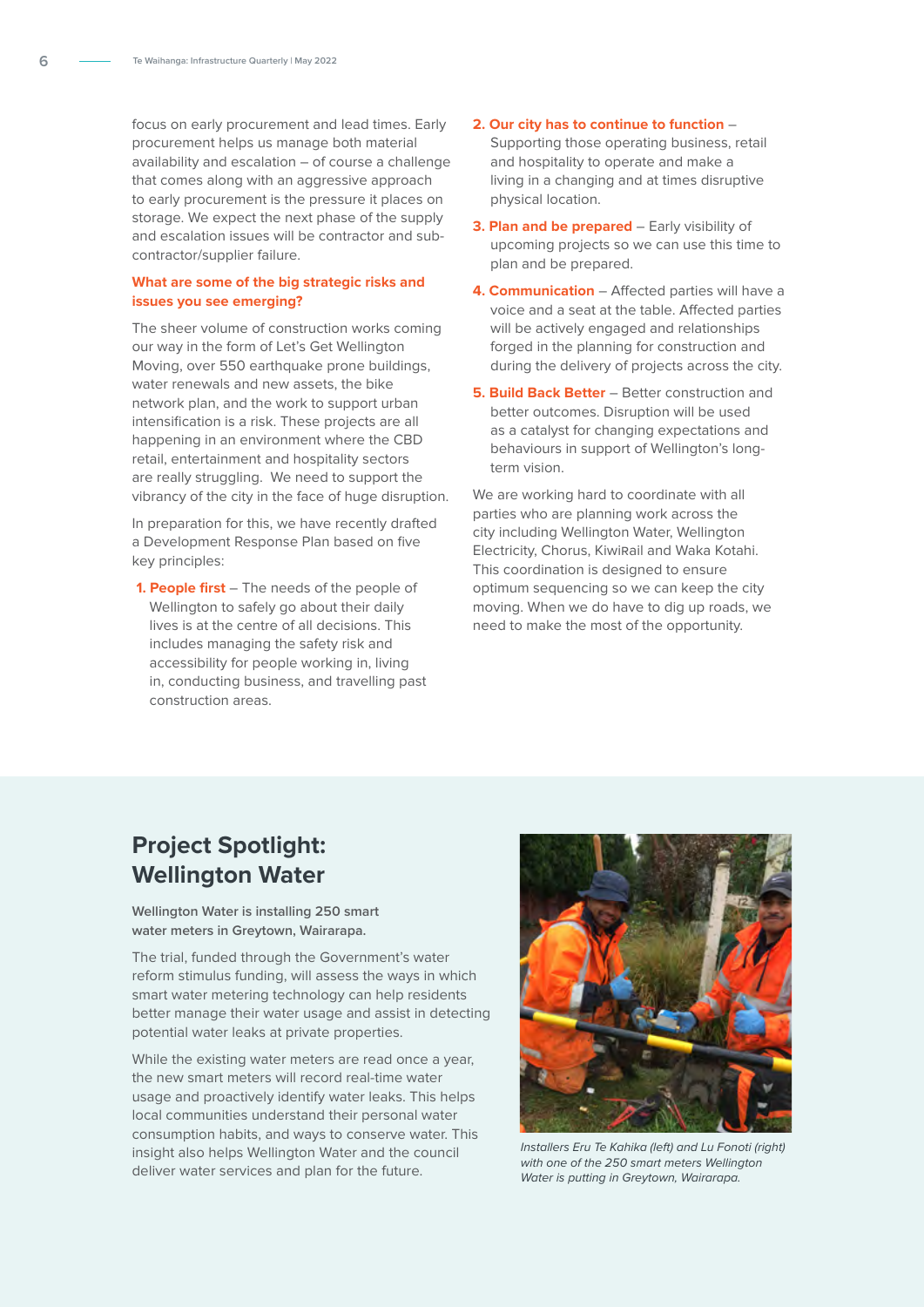## **Economic insights**

By **Nadine Dodge** Senior Economist, Te Waihanga



#### **Inflation – what are the implications for civil construction?**

It's common knowledge that inflation is rising rapidly in New Zealand. Everything is costing more these days, whether it's building a house, going to the grocery store, or filling up at the pump. The residential construction sector has been hit particularly hard, reflecting rising demand and constrained supply. We know that the civil construction sector is also facing challenges, with a rising infrastructure deficit and a constrained workforce available to deliver the investments that our country needs. However, inflation and its implications can be quite different for the residential and civil construction sectors.

The chart below looks at how inflation rates over the last decade compare between four price

indices: residential buildings, non-residential buildings, civil construction, and the consumer price index (CPI). Over the last decade, civil construction inflation has tended to follow the CPI with inflation rates of 1-2% per year. In contrast, non-residential and residential building construction have tended to have higher inflation levels, at around 4% per year.

In 2021, non-residential and civil construction costs rose about half the rate of residential construction prices. However, inflation was still at the highest rate in a decade in these sectors: 7% for civil construction and 8% for non-residential construction, as compared to 14% in the residential construction sector.

Figure 2:

#### **Construction sector inflation increases significantly**



**Annual inflation by construction subsector** 

<span id="page-6-0"></span>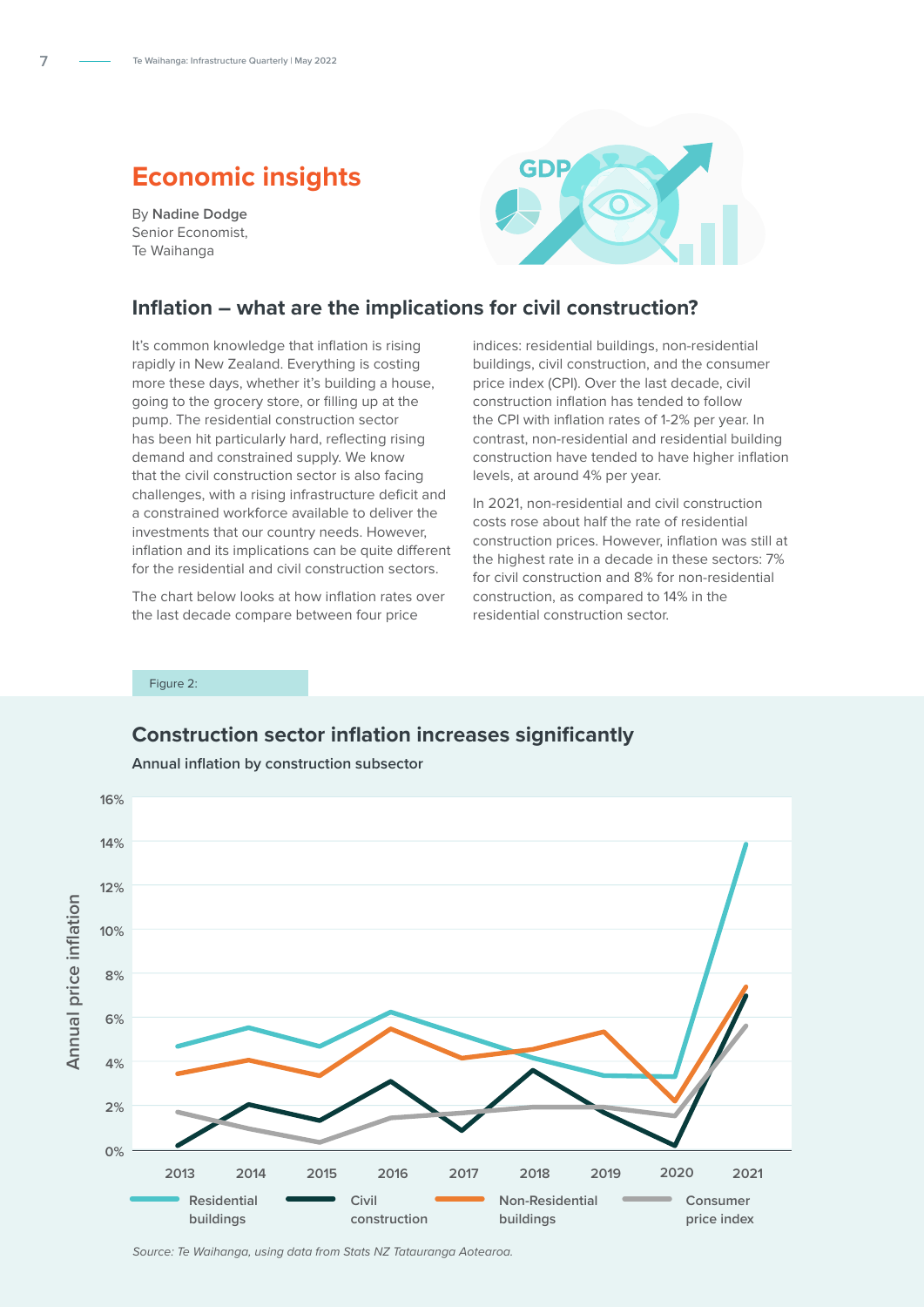#### **How we measure up**

We know that our current inflation problems aren't unique to New Zealand – 32 of 45 middle and high-income countries saw inflation rates over 3% at the end of 2021. However, the implications for construction prices varies across countries. The chart below compares CPI and residential construction inflation over the last year in selected high-income countries. We see that some places,

such as Australia, Canada, and Ireland, share New Zealand's conundrum: high construction inflation that exceeds CPI inflation. However, in the United States and the European Union, construction inflation doesn't appear to be higher than elsewhere in the economy. This suggests that high construction inflation isn't an unavoidable problem.

Figure 3:

## **Construction sector inflation is leading CPI in many countries**

**Annual inflation in selected countries, Q4 2021** 



*Source: Te Waihanga (see appendix)*

#### **What's coming next?**

If trends over the past decade continue, we can generally expect civil construction costs to follow the CPI. So, what are the predictions for the CPI over the next year? For the first quarter of 2022,

the CPI growth expectation one year out was 4.4%. This would be an improvement on the third quarter 2021 inflation rate of 5.9%, but still higher than the RBNZ target of 1-3% over the medium term.

Given that our current inflation problems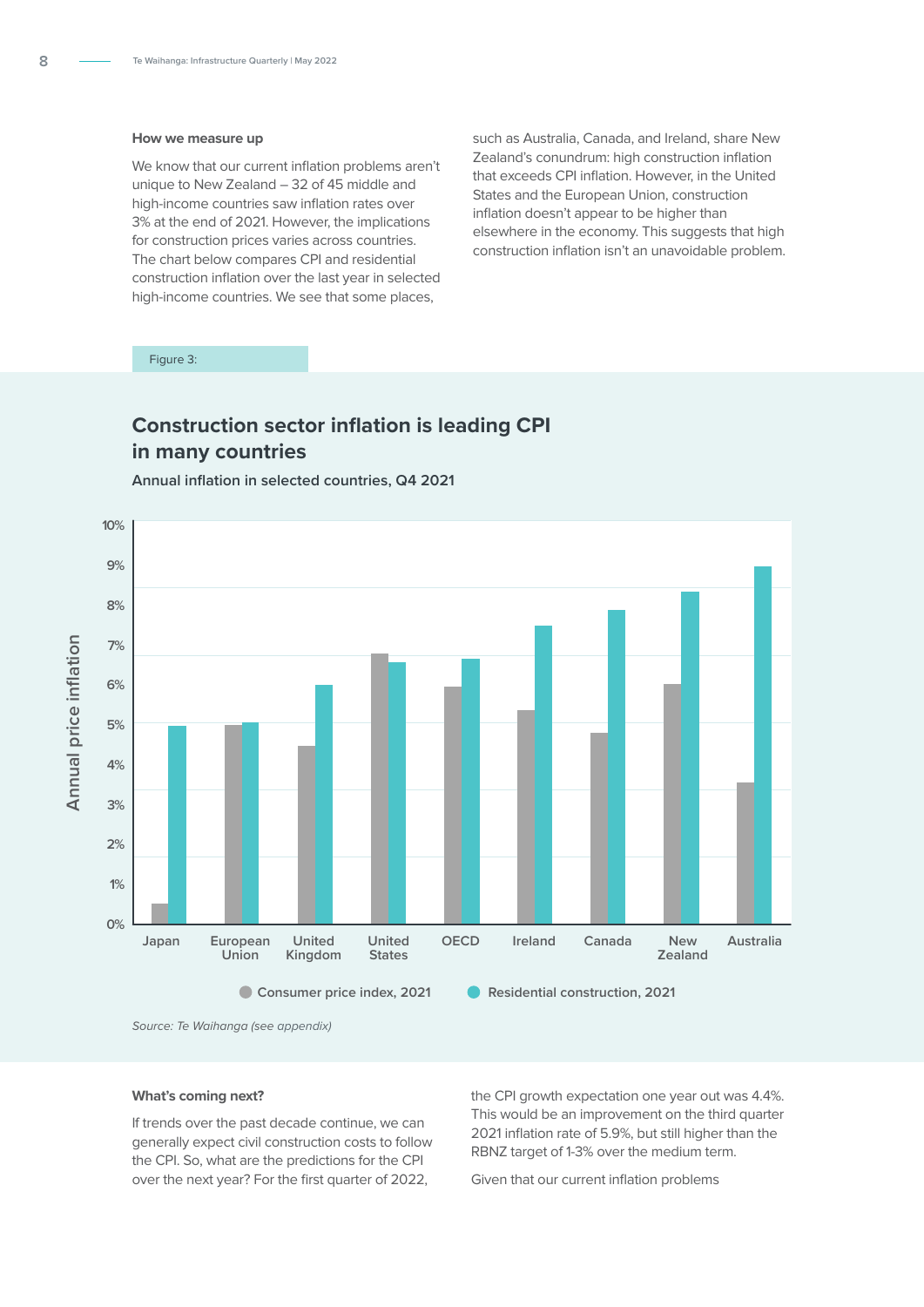weren't expected, how much can we trust those predictions anyway? The following chart digs into this question by comparing expected and actual CPI growth one year out since 1988. While we don't have a crystal ball, expectations are a reasonably good predictor of actual inflation levels over the following year. Since 1988, predictions have been within 1 percentage point two thirds of the time and within 2 percentage points of actual levels 90% of the time.

The last year has been an historical aberration. Unpredicted periods of high inflation (with CPI inflation over 3%) are uncommon and have only happened in 13% of quarters. What happened in the last half of 2021 – inflation forecasts off by more than 3 percentage points – is the largest gap between expectations and actuals that we've seen over the last three decades.

**The question is:** Have forecasters captured the changing environment and the ongoing global shocks? Given that the current RBNZ forecast is for 4.4% inflation in a year's time, should we be more pessimistic?

If we look at the distribution of CPI growth expectations, we see there is substantial disagreement on what the future will hold. While most people think inflation one year out will be in the 4-5% range, a large share of people think it will stay high, at around 6%. This pattern continues over the longer term; most people think inflation will drop to near the target band in two years, but many disagree.

Recent experience shows that there are unusually high risks, and the past isn't always the best predictor of the future. Predicting the future turns out to be a tricky business, especially during times of war and global pandemics.

Figure 4:

#### **Current inflation is significantly above forecast**



**Expected inflation (one year ahead) vs actual inflation**

**CPI growth expectation one year out**

*Source: Te Waihanga, using data from the Reserve Bank of New Zealand.*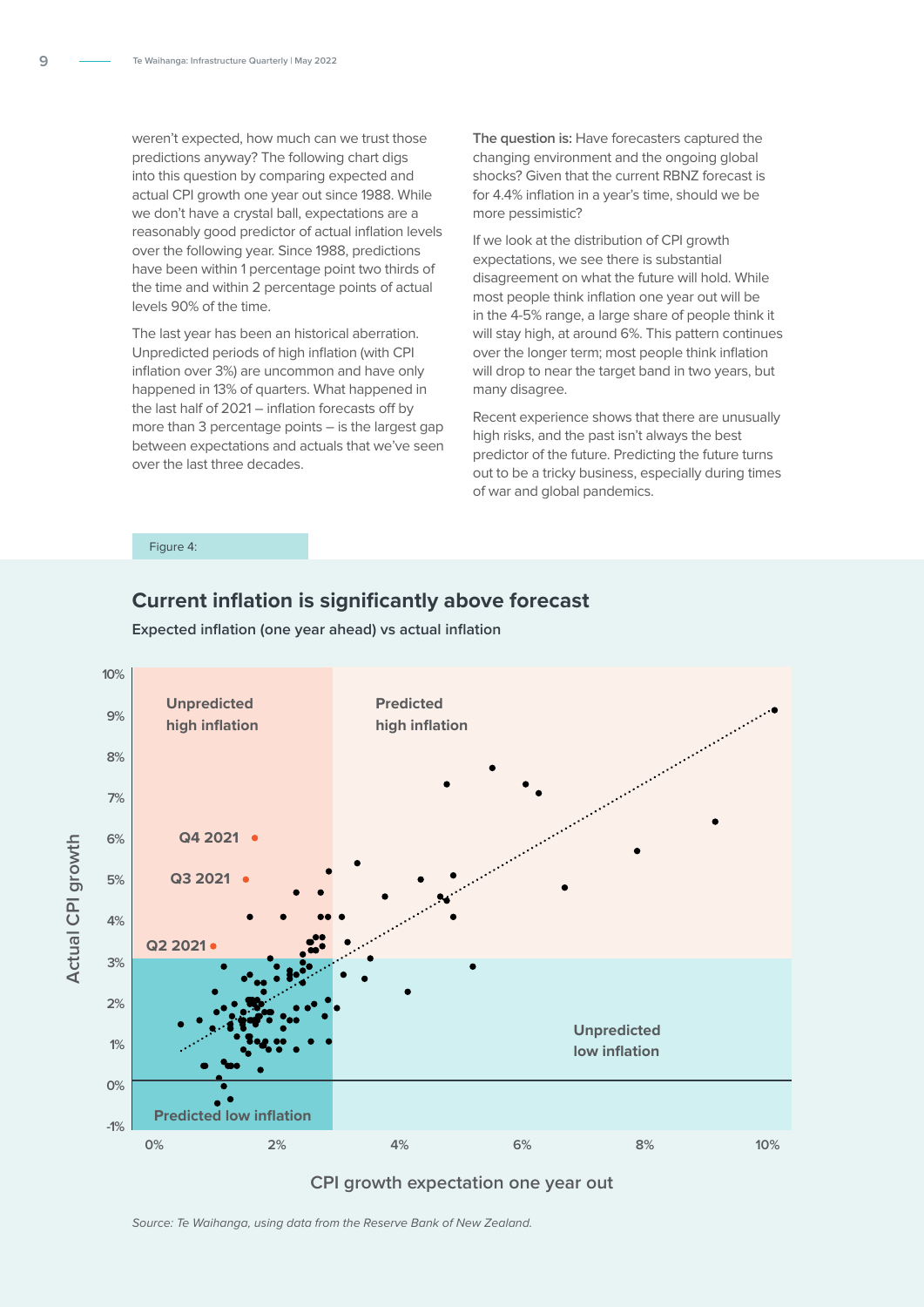## *Appendix: Residential construction cost inflation data*

| Country              | <b>Source</b> | <b>Most recent</b><br>available data | <b>Annual inflation</b><br>over last 5 years | <b>Annual inflation</b><br>over last year |
|----------------------|---------------|--------------------------------------|----------------------------------------------|-------------------------------------------|
| Switzerland          | Eurostat      | Q2-2021                              | No data                                      | No data                                   |
| Denmark              | Eurostat      | Q4-2021                              | 2.0%                                         | 3.2%                                      |
| Poland               | Eurostat      | Q2-2021                              | No data                                      | No data                                   |
| France               | Eurostat      | Q2-2021                              | No data                                      | No data                                   |
| Greece               | Eurostat      | Q4-2021                              | 1.2%                                         | 3.0%                                      |
| Japan                | <b>MLIT</b>   | Q4-2021                              | 2.6%                                         | 4.9%                                      |
| Italy                | Eurostat      | Q4-2021                              | 1.7%                                         | 2.8%                                      |
| Belgium              | Eurostat      | Q2-2021                              | No data                                      | No data                                   |
| Luxembourg           | Eurostat      | Q2-2021                              | No data                                      | No data                                   |
| Netherlands          | Eurostat      | Q4-2021                              | 2.9%                                         | 2.5%                                      |
| Portugal             | Eurostat      | Q4-2021                              | 3.2%                                         | 3.7%                                      |
| United Kingdom       | Eurostat/ONS  | Q4-2021                              | 3.7%                                         | 5.9%                                      |
| Sweden               | Eurostat      | Q4-2021                              | 3.7%                                         | 6.8%                                      |
| Ireland              | Eurostat      | Q3-2021                              | 3.2%                                         | 7.4%                                      |
| European Union       | Eurostat      | Q4-2021                              | 3.3%                                         | 5.0%                                      |
| Finland              | Eurostat      | Q4-2021                              | 2.6%                                         | 6.6%                                      |
| Lithuania            | Eurostat      | Q4-2021                              | 4.7%                                         | 5.1%                                      |
| Australia            | ABS           | Q3-2021                              | 3.0%                                         | 8.9%                                      |
| Germany              | Eurostat      | Q4-2021                              | 3.8%                                         | 5.3%                                      |
| Slovakia             | Eurostat      | Q3-2021                              | 4.6%                                         | 9.4%                                      |
| Latvia               | Eurostat      | Q4-2021                              | 6.1%                                         | 8.1%                                      |
| Czech Republic       | Eurostat      | Q4-2021                              | 5.4%                                         | 9.1%                                      |
| New Zealand          | SNZ           | Q4-2021                              | 5.5%                                         | 8.2%                                      |
| Norway               | Eurostat      | Q4-2021                              | 4.7%                                         | 8.2%                                      |
| Spain                | Eurostat      | Q4-2021                              | 3.3%                                         | 5.8%                                      |
| Estonia              | Eurostat      | Q4-2021                              | 4.3%                                         | 8.7%                                      |
| <b>United States</b> | Census Bureau | Q4-2021                              | 5.7%                                         | 6.5%                                      |
| Austria              | Eurostat      | Q4-2021                              | 3.8%                                         | 3.5%                                      |
| Slovenia             | Eurostat      | Q4-2021                              | 4.2%                                         | 6.6%                                      |
| Hungary              | Eurostat      | Q4-2021                              | 10.5%                                        | 7.5%                                      |
| Canada               | StatCan       | Q4-2021                              | 5.7%                                         | 7.8%                                      |
| Turkey               | Eurostat      | Q4-2021                              | 23.2%                                        | 23.6%                                     |

#### *Source notes:*

*ABS = Australian Bureau of Statistics: https://www.abs.gov.au/statistics/ economy/price-indexes-and-inflation/producer-price-indexes-australia/sep-2021#data-download*

*Eurostat: https://ec.europa.eu/eurostat/databrowser/view/STS\_COPI\_Q\_\_ custom\_1809990/default/table?lang=en* 

*StatCan = Statistics Canada: https://open.canada.ca/data/en/ dataset/6c365b33-43fb-45aa-9e7b-5f5765d771ba [Canadian data only covers 2017- 2021 period]*

*MLIT = Ministry of Land, Infrastructure, Transport and Tourism: https://www.mlit. go.jp/sogoseisaku/ jouhouka/sosei\_jouhouka\_tk4\_000112.html*

*SNZ = Statistics New Zealand: https://www.stats.govt.nz/methods/priceindexes-for-the-construction-industry/* 

*ONS = Office of National Statistics: https://www.ons.gov.uk/*

*businessindustryandtrade/constructionindustry/datasets/*

*interimconstructionoutputpriceindices* 

*Census Bureau: https://www.census.gov/construction/cpi/* 

*Data not gathered for the following OECD countries: Chile, Colombia, Costa Rica, South Korea, Iceland, Israel, and Mexico.*